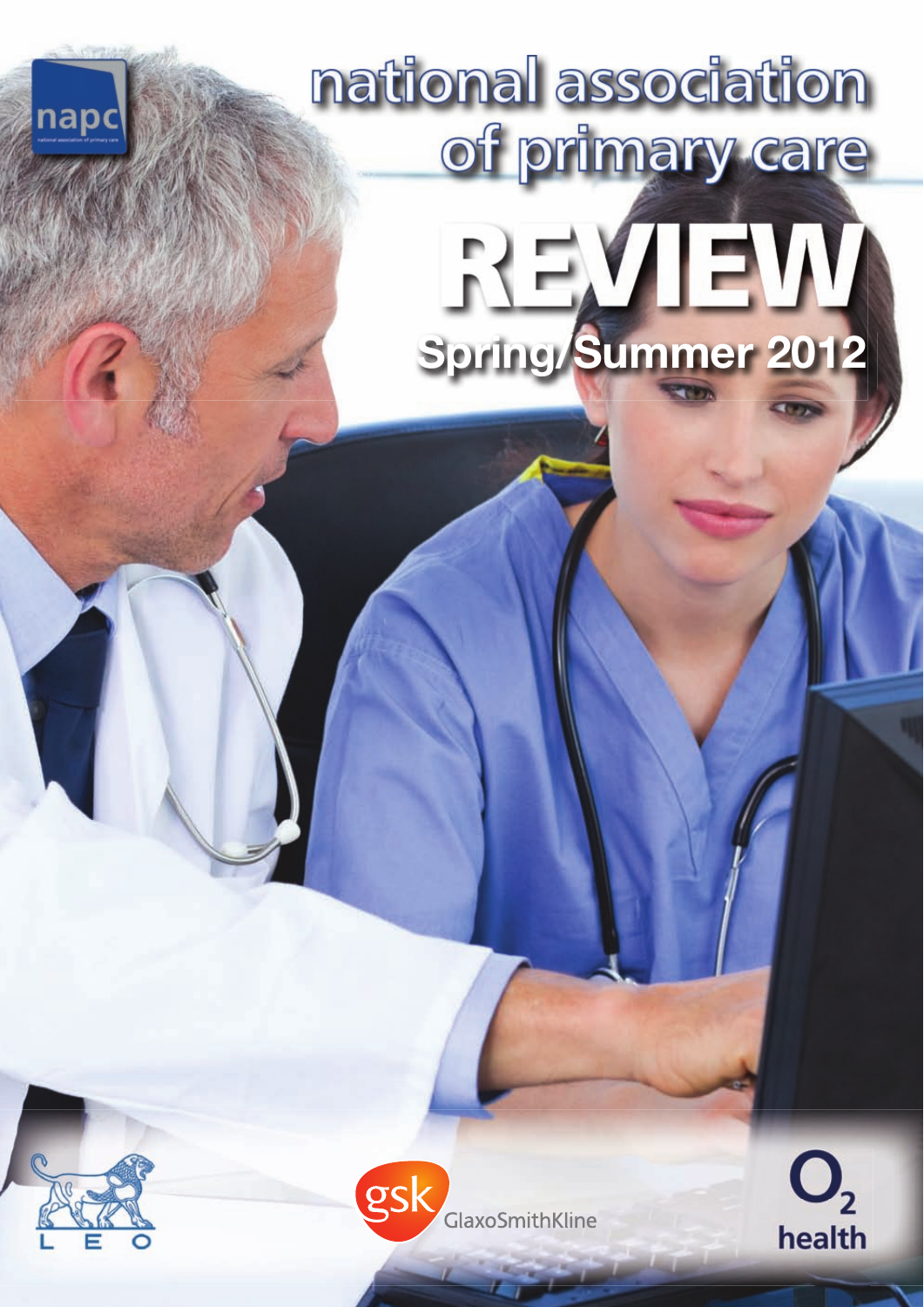# ACHIEVING WEIGHT MAINTENANCE AFTER SUBSTANTIAL VLCD WEIGHT LOSS

**S.N Kreitzman** Ph.D, R.Nutr. (UK Registered Nutritionist), **V. Beeson** & **S.A Kreitzman** Howard Foundation Research Ltd. Cambridge UK

Weight maintenance after weight loss is perfectly possible, but not often achieved by traditional hypoenergetic diet programmes. Considering the paucity of evidence to support the idea that there is maintenance benefit from a slow rate of weight loss and the considerable amount of contrary evidence, it is very surprising that this idea persists. There is now recognition that even bariatric surgery suffers from unexpectedly high rates of recidivism after initial weight losses; this should have already altered the widespread expectation that weight maintenance should necessarily follow successful weight loss. We have reached a stage where VLCD and bariatric surgery are available to produce sufficient weight losses to promote medical benefits. At the top of the extensive list of co-morbidities associated with excess weight is type 2 diabetes. In order for these medical benefits to be sustained as long as possible, rapid weight loss and a structured, effective, maintenance programme are vitally important.

Weight regain after dieting can result from a variety of causes. The simplest of these is also the most common. The physiological principle here is that early weight losses are almost entirely due to the utilization of sugar and glycogen. These carbohydrate fuels with their associated bound water are regained quickly after restoration of normal eating, There is only a minimal actual change in fat storage – only small amounts of fat weight are lost, even when there may be a reasonable amount of weight loss due to depletion of the stored glycogen and its associated water. Lack of attention to an appropriate, structured, refeeding can lead to carbo-loading, in a manner similar to the effect sought by endurance athletes. The consequence to a dieter, however is an excessive repletion of glycogen with its substantial rebound hydration. This can often produce weight regain in excess of the weight lost, and is a common feature after intermittent calorie restriction.



With a correct refeeding strategy, weight maintenance is much more assured. 'Carbo' loading' requires depletion of glycogen followed by intake of high glycaemic index carbohydrate foods. Athletes often consume pasta, but fruit, bread, cereals etc. are just as effective. The result is a rapid overload of stored glycogen, often more than twice the pre-depletion levels. When the additional glycogen becomes bound to water for storage, considerable weight gain can be achieved. This is not a problem for an endurance athlete who will soon utilize the extra glycogen, but a considerable blow to a dieter who has just sustained prolonged food restriction in an attempt to lose weight.

Evidence for weight stability during a week of properly structured refeeding is demonstrated from an audit of patients attending a pharmacy based programme.

|                   | <b>Before</b><br>Refeeding | Afrer<br>Refeeding |
|-------------------|----------------------------|--------------------|
| Valid cases       | 146                        | 146                |
| Mean BMI          | 2745                       | 27.39              |
| <b>Median BMI</b> | 26.63                      | 26.57              |

While there are indeed some minor variations in individual stability of BMI following the re-introduction of normal foods and re-establishing normal glycogen stores, these differences are usually trivial.

### **Weight loss with VLCD is especially beneficial for minimizing recidivism after substantial weight loss**

Weight recidivism, when substantial weight loss has been achieved, can represent a more fundamental physiological problem. It is becoming increasingly accepted that food can become a substance of abuse, and that it shares the pathways common to addictions associated with tobacco, alcohol and drugs. It is an extremely rare occurrence when addicts are able to slowly wean themselves from the abused substance. Stopping the substance of abuse is the most effective strategy for almost all addictions, but there are serious consequences associated with a total cessation of food intake. In cases where the weight problem has become substantial enough that addictive mechanisms are likely, a case may be made that very low calorie formula diets (VLCD) are the only weight loss method with any real chance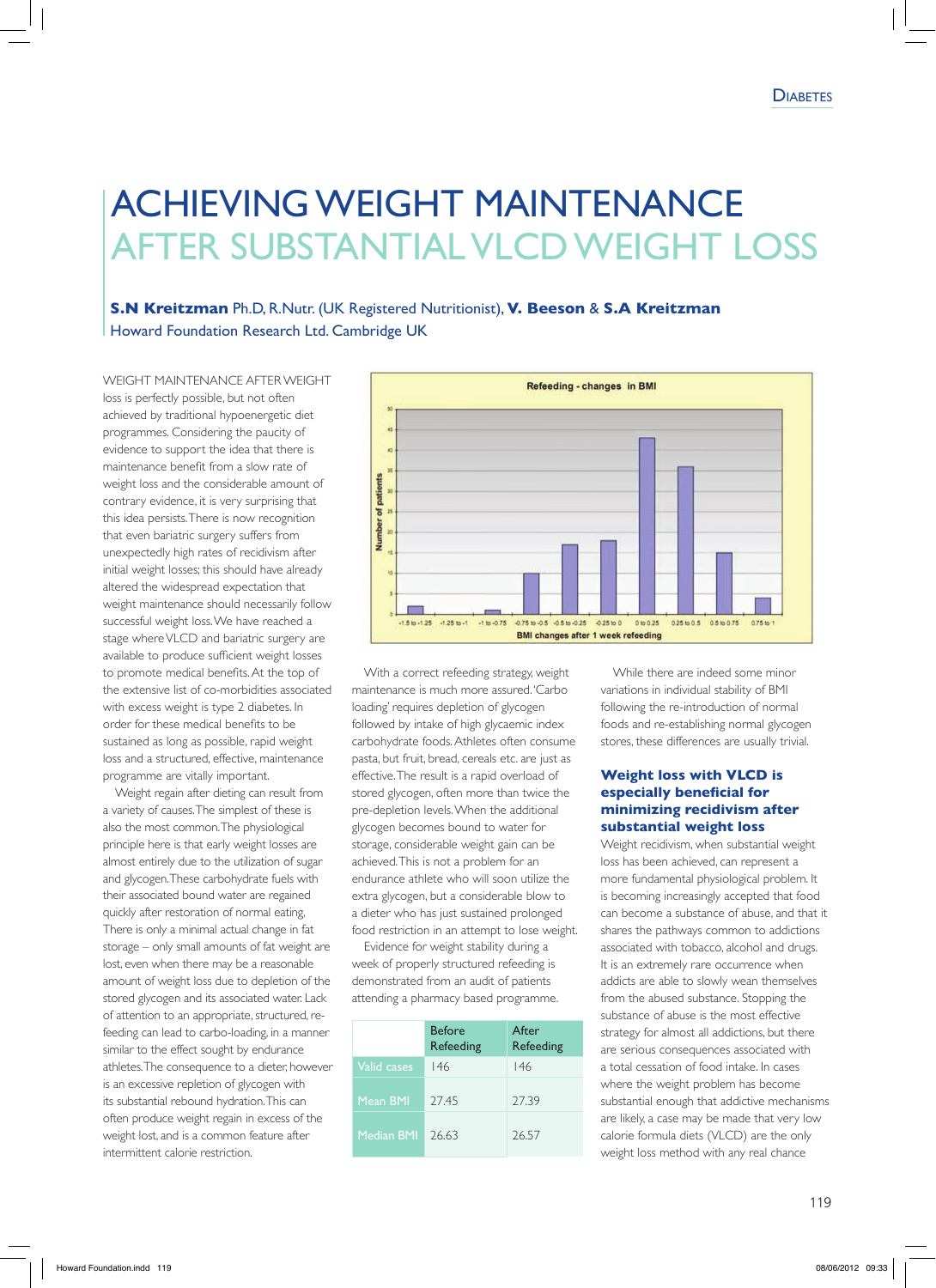

Fig. 1 Design: Studies were required to 1) have been conducted in the United States, 2) have included participants in a structured weight-loss program, 3) have provided follow-up data with variables estimates for �2 y. Primary outcome variables were weight-loss maintenance in kilograms, weight-loss maintenance as a percentage of initial weight loss, and weight loss as percentage of initial body weight (reduced weight).

of succeeding, especially into the critical post-diet period. With a nutrient complete formula replacing all traditional foods, there is interference with the addictive processes and the dieter has a greatly improved chance for successful weight maintenance.

Evidence that VLCD confers better long term weight maintenance than traditional hypoenergetic balanced diets has been repeatedly published. A particularly careful

assessment was published in the *American Journal of Clinical Nutrition* in 2001 by James Anderson and co-workers. The report "Long-term weight-loss maintenance: a metaanalysis of US studies" compared 5 year post diet maintenance from published structured weight loss programmes.<sup>1</sup> As can be seen from figure 1. above, from 29 published studies that met the inclusion criteria, there was considerably more weight lost by the VLCD





"New NHS research has revealed the shocking toll of preventable deaths caused by just one medical condition – diabetes – which is causing 24,000 needless deaths a year in England alone. It's not just the old and middle-aged who are at risk. Young women with diabetes are 6 to 9 times more likely to die than their age group overall. And many more young people who don't die will develop life threatening diseases later due to failure to manage their blood sugar. Badly controlled diabetes can lead to kidney disease, heart conditions, or blindness. It's also the cause of 5,000 amputations a year, mainly of legs or feet. With around 3 million diagnosed sufferers known to the health service, diabetes is said to be costing the NHS £9 billion a year, about a tenth of the total health budget."

#### File on Four. BBC Radio 4, 21 February 2012

studies. After 5 years, the VLCD subjects still sustained a greater weight loss than *the initial loss* from the hypocaloric balanced diet. The criteria are described in the study design.

Maintenance of the weight lost is particularly important when treating a patient with type 2 diabetes. With the combination of rapid weight loss and a reliable maintenance opportunity, VLCD are a vitally important option for the management of diabetes.

GPs already know the extent of the problem. Diabetes in particular, fuelled by an epidemic of overweight and obesity, is undermining the nation's health. But it has been shown that with the aid of a very low calorie formula diet (VLCD), rapid weight loss leads to rapid remission of type 2 diabetes. A one-year study showed that BMI of obese diabetic patients was reduced by 5kg/m2 and that patients were able to discontinue insulin and oral hypoglycaemic agents for the whole year.<sup>2</sup> A five-year follow-up study confirmed that VLCD treatment was safe and effective in overweight diabetic subjects. It has also been shown that normalisation of both beta cell function and hepatic insulin sensitivity in type 2 diabetes is achieved by VLCD dietary energy restriction.<sup>3</sup>